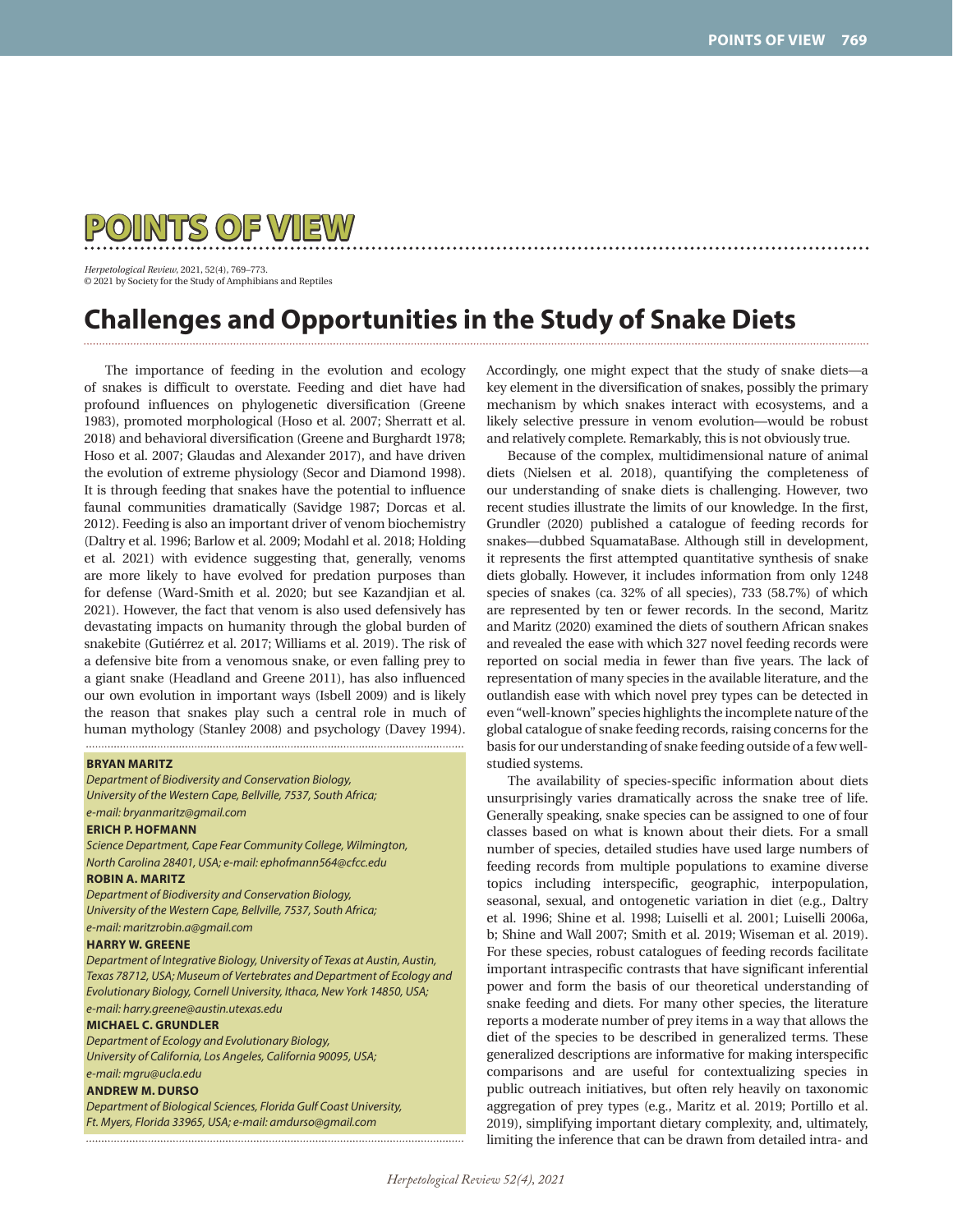TABLE 1. Information ideally recorded from in situ observations of feeding, or the examination of stomach contents so as to maximize later utility to a range of inquiries. In most instances, not all of this information will be available, but for the majority of observations, some of it is available but rarely recorded/reported.

| Information               | Description                                                                                                                                                                                            |
|---------------------------|--------------------------------------------------------------------------------------------------------------------------------------------------------------------------------------------------------|
| Predator ID               | Species-level identification of the snake predator with photo and/or museum specimen voucher number(s),<br>and/or confirmation of ID by experts. Identification should be supplemented with reasoning. |
| Prey ID                   | Species-level identification of the prey with photo and/or museum specimen voucher number(s), and/or                                                                                                   |
|                           | confirmation of ID by experts. Identification should be supplemented with reasoning.                                                                                                                   |
| Time and place            | Time, place, and microhabitat description of the event. Locality information should include both GPS                                                                                                   |
|                           | coordinates and locality and microhabitat descriptions. Date and time to be provided at best available<br>resolution.                                                                                  |
| Predator characteristics  | Predator characteristics including linear measurements (snout-vent length, tail length, head width and length),                                                                                        |
|                           | mass, sex, apparent body condition, reproductive state, and presence of pre-shed cloudy eyes.                                                                                                          |
| Prey characteristics      | Prey characteristics including linear measurements (specifics depend on prey type), mass, sex, condition (e.g.,<br>for lizards, whether tail freshly autotomized).                                     |
| Ingestion notes           | Direction (e.g., prey swallowed head-first vs. tail-first vs. bent-double), order (e.g., number of prey present in                                                                                     |
|                           | stomach and sequence of consumption), and behavior (including post-ingestion behaviors e.g., wiping the                                                                                                |
|                           | mucosa on the substrate) of ingestion.                                                                                                                                                                 |
| Digestion notes           | Extent of digestion (e.g., tail and hind feet only present, intact but viscera exposed) of prey items observed in the                                                                                  |
|                           | guts of preserved or freshly-killed snakes.                                                                                                                                                            |
| <b>Behavior</b> notes     | Behavioral aspects including prey subjugation behavior (e.g., strike-induced chemosensory searching, pinning                                                                                           |
|                           | the prey using a coil, use of venom or constriction), time to prey quiescence, prey ingestion behavior (e.g.,                                                                                          |
|                           | pterygoid walking), notes on damage to predator and/or prey (e.g., tooth marks), seemingly incidental stomach                                                                                          |
|                           | contents (e.g., plant material, ants and other arthropods perhaps indicative of secondary ingestion or carrion                                                                                         |
|                           | consumption), and the potential influence of observers on behavior.                                                                                                                                    |
| <b>Authenticity notes</b> | Notes reflecting any reasons to suspect that feeding event took place in captivity (e.g., specimen tags sometimes                                                                                      |
|                           | record animal had been captive; presence of albino lab rodents, or extralimital prey in stomachs). Photographic                                                                                        |
|                           | evidence with appropriate context and provenance.                                                                                                                                                      |
| Sample notes              | For studies where multiple specimens examined report: total number of specimens examined; number of                                                                                                    |
|                           | specimens with and without food in the stomach; total number of prey items; distribution of prey items among                                                                                           |
|                           | stomachs. Ideally it should be possible to assign every prey item to the individual snake it came from to facilitate                                                                                   |
|                           | post-hoc analyses. If stomachs, intestines, and/or faeces are examined separately, report as such. If live, wild                                                                                       |
|                           | snakes are recaptured and checked for food multiple times, report individual study IDs and dates checked                                                                                               |
|                           | (including when food was absent). Report whether or not any data have been previously published.                                                                                                       |
|                           |                                                                                                                                                                                                        |

inter-specific comparisons. Globally, the majority of species fall into a third class: species for which the extent of our knowledge regarding diet is either known from only a few published records and/or supplemented by inference of diet from closely related or ecologically similar species. Lastly, there remain some newly described or rarely encountered species for which no information, detailed or otherwise, is available. Given the numerical distribution of species within these four classes, we know lots about a few species, a little bit about many species, and nothing about some species. Certainly, our suite of well-studied species can act as model systems from which we derive a more widely applicable understanding. Unfortunately, how representative those species are for snakes as a whole remains to be seen. Moreover, the ability of robust dietary information to inform understanding of venom biochemistry and its effect on humans is only likely to arise with species-specific (or even population-specific) dietary information, and not from an understanding of feeding by snakes in model systems.

What needs to change to improve this status quo? The following is our perspective on changes that we, as the herpetological community, can implement to start filling some of the obvious gaps in our knowledge and shifting snake feeding and dietary ecology beyond the anecdotal. These suggestions relate to: 1) maximizing the utility of observations by gathering appropriate information from each, 2) how systematic studies of snake diets are conducted and used, 3) the mechanisms for reporting onceoff feeding observations and records, and 4) the development of a centralized repository for feeding records.

*1. Maximizing the utility of observations by gathering and reporting valuable metadata*.—An obvious manner to advance the study of snake diets and feeding is to ensure that the appropriate information regarding each record is gathered and reported. For some purposes, predator and prey identification might suffice, but other information (Table 1) can be critical for functional morphologists or behavioral ecologists. These data are often available but never recorded or reported. This challenge could be overcome with the development of standardized data collection sheets freely available from society websites.

*2. Systematic studies of snake diets must be prioritized for poorly-known species, must always be preferentially cited over field guides, and must acknowledge method-specific biases.—*Systematic studies of snake diets—primarily through the dissection of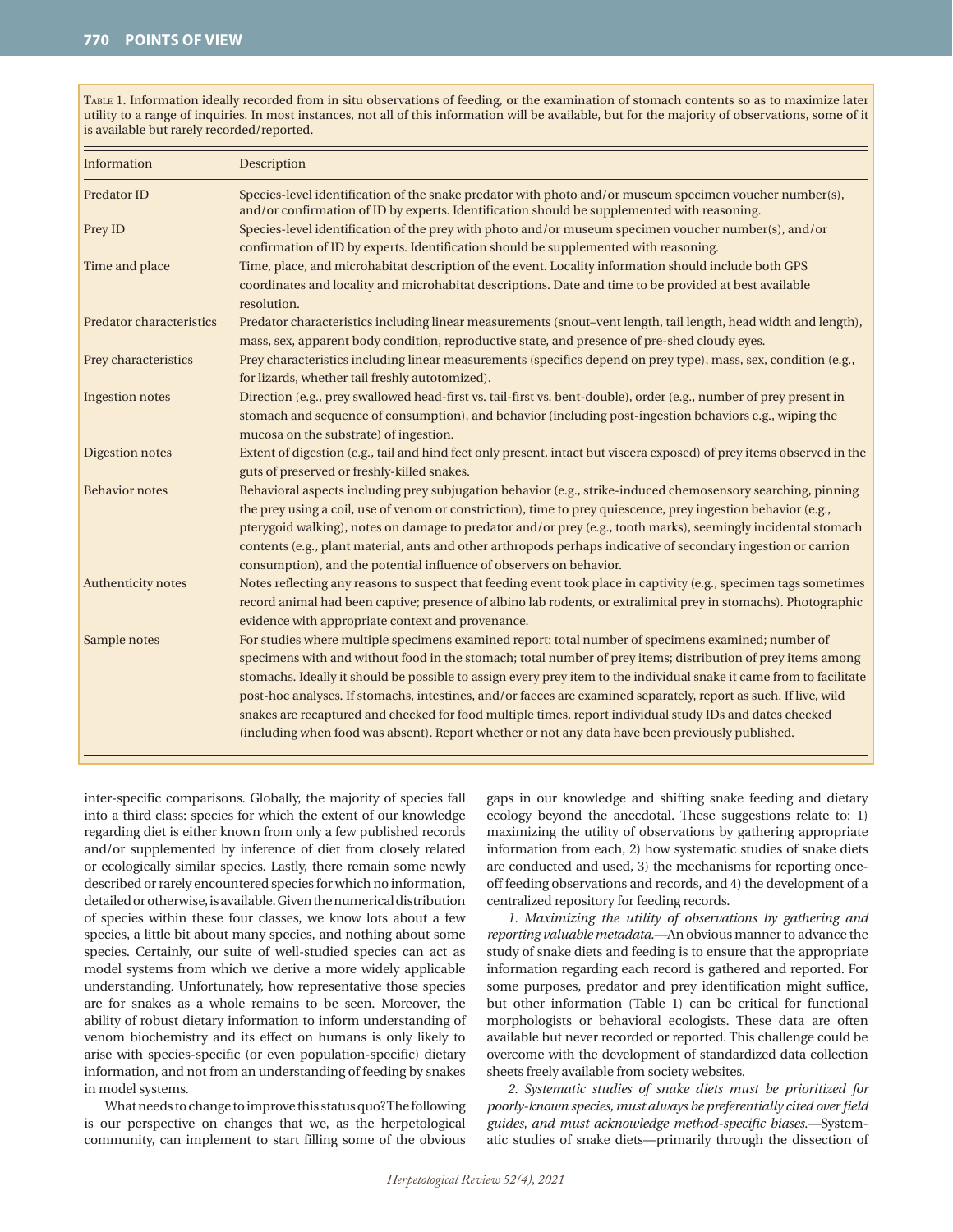museum specimen gut contents, but also through extensive field studies with direct observation and palpation of stomachs (Fitch 1963, 1965), fixed videography (Clark 2006; Glaudas et al. 2017), or with molecular techniques aimed at either identifying prey species using fecal DNA (Brown et al. 2014) or stable isotope analyses (Durso and Mullin 2017; Rebelato et al. 2020; Durso et al. 2021) form the cornerstone of what is known about snake feeding. In an effort to shift the global understanding of snake feeding forward, studies like these must be prioritized, especially in poorly studied regions. Unfortunately, descriptive dietary studies are often unpopular research ventures because the secretive nature of snakes makes them difficult focal organisms to study, requiring large time and resource investments that often only yield small sample sizes. Moreover, descriptive dietary studies are unlikely to be published in high-impact journals (Chavan and Penev 2011) and when published, are rarely cited, with many authors preferring to cite generalized, sometimes poorly-substantiated dietary descriptions from field guides instead. As producers and consumers of this kind of natural history data, we have an ethical obligation to cite descriptive, empirical dietary studies, thus giving credit where credit is due (van den Burg 2020). We also have a role to play as reviewers and editors by requesting authors to cite original natural history studies over field guides. At the outset of their work, researchers attempting systematic studies of snake diets should be aware of method-specific biases which might influence the utility of the collected data. Several studies reveal the remarkable magnitude by which dietary records within systematic studies differ depending on the collection method adopted (Rodríguez-Robles 1998; Glaudas et al. 2017; Maritz and Maritz 2020). Moreover, methods vary not only in the specificity with which prey items can be identified, but also the diversity of potentially useful information that can be gathered. For example, identification of prey DNA can provide highly specific identification, but provides no information about other aspects of the predator prey interaction such as relative prey size or direction of ingestion.

*3. Community science can facilitate collection of redundant once-off feeding observations, but these need to be cautiously synthesized and integrated into the literature.—*There are currently two mechanisms available to report a once-off observation of a snake feeding. If the record is novel, i.e., that prey animal has not been previously recorded in the diet of that snake, then the observer(s) can publish a description of the observation in a herpetological natural history outlet (including, but not limited to, *Herpetological Review*, *Herpetology Notes*, *African Herp News*, *Revista Latinoamericana de Herpetología*, etc.). These natural history notes are important initial elements of properly quantified snake diets and often act as important gateway publications for aspiring herpetologists. Their synthesis and curation can also make important contributions to the field (e.g., Schalk and Cove 2018). But, the lack of standardization and an absence of a indexing system within the outlets that carry these feeding records makes it challenging to know if an observation is truly novel (and therefore publishable) or to be confident that a literature search for a given trophic interaction is exhaustive (van den Burg 2020). Taken alone, these natural history notes work well to quantify dietary breadth, but have the potential to mischaracterize relative prey utilization—a characteristic often used to assess dietary specialization (Alencar et al. 2013)—if sparse data are used uncritically to characterized snake diets. The second mechanism available for reporting once-off feeding observations is a community science framework, which is also the only way an observer can catalogue a redundant feeding record. Despite being susceptible to biases in which feeding records get observed, these redundant records are perhaps the best available measures of the frequency with which different prey taxonomic types are consumed by snakes because of the remarkable observational power derived from armies of camera-carrying community scientists. However, critically, we currently lack a mechanism that provides synthesized feedback between the various community science platforms and the primary literature. One potential solution is for interested researchers to start publishing peerreviewed systematic summaries of community science records (with archived observation identifiers) in the primary literature (e.g., Maritz and Maritz 2020; Putman et al. 2021).

*4. We must develop a centralized global database for snake feeding records to act as a repository for once-off records, to index literature, and facilitate comparative studies.—*An alternative solution to deal with the chaos of scattered natural history notes and community science records would be the development and maintenance of a central repository for snake feeding records. Herpetology has precedents for this, with many of us using The Reptile Database, AmphibiaWeb, and GenBank on a regular basis. The recently published SquamataBase (Grundler 2020) offers an obvious nucleus on which to build such a repository, albeit with increased accessibility (especially for untrained users including community scientists). Not only could obscure records that are published in difficult-to-access outlets become searchable upon addition to the database, but the results of regular systematic surveys of community science platforms could also be catalogued. The repository could also provide a secure virtual museum for storing feeding records shared on social media—an emerging variation on the community science theme that has seen researchers gather records at unprecedented rates (Kalki and Weiss 2020; Maritz and Maritz 2020), but that currently lacks data storage security because of the complex interaction of social media with privacy rights and copyright laws. Moreover, editors who oversee the publication of traditional once-off observations or systematic studies of diet could require that authors log all records into the repository in much the same way that they require that genetic sequences are accessioned to GenBank.

The challenges mentioned above are not the only issues we face in our endeavor for more robust snake feeding data. Several major obstacles (for which we have no suggested solutions) also need to be actively addressed. Primarily, we need to work out appropriate ways of aggregating sources of information, especially when examining proportional use of prey types. Secondary sources of information, such as field guides, lack the details required for most analyses. But given the data-sparse nature of snake feeding information, any robust solution is going to have to integrate information from systematic studies of diet and a range of once-off observation sources (van den Burg 2020). Going forward, we will also require novel analytical tools. Promisingly, Grundler and Rabosky (2020) recently developed an analytical tool that assigns species to functional feeding clusters on the basis of their phylogenetic relatedness and similarities in their dietary records, explicitly accounting for their potential incompleteness. Tools such as these continue to advance our understanding of snake diets and how they evolve (Grundler an Rabosky 2021), but we also will need to co-opt or develop other analytical tools to deal with issues of method-based differential detectability of certain prey types and improved mechanisms to aggregate prey types into functional (rather than taxonomic) groups. We will also need to grapple with how to appropriately credit community scientists (Ward-Fear et al. 2020), authors of once-off observations, authors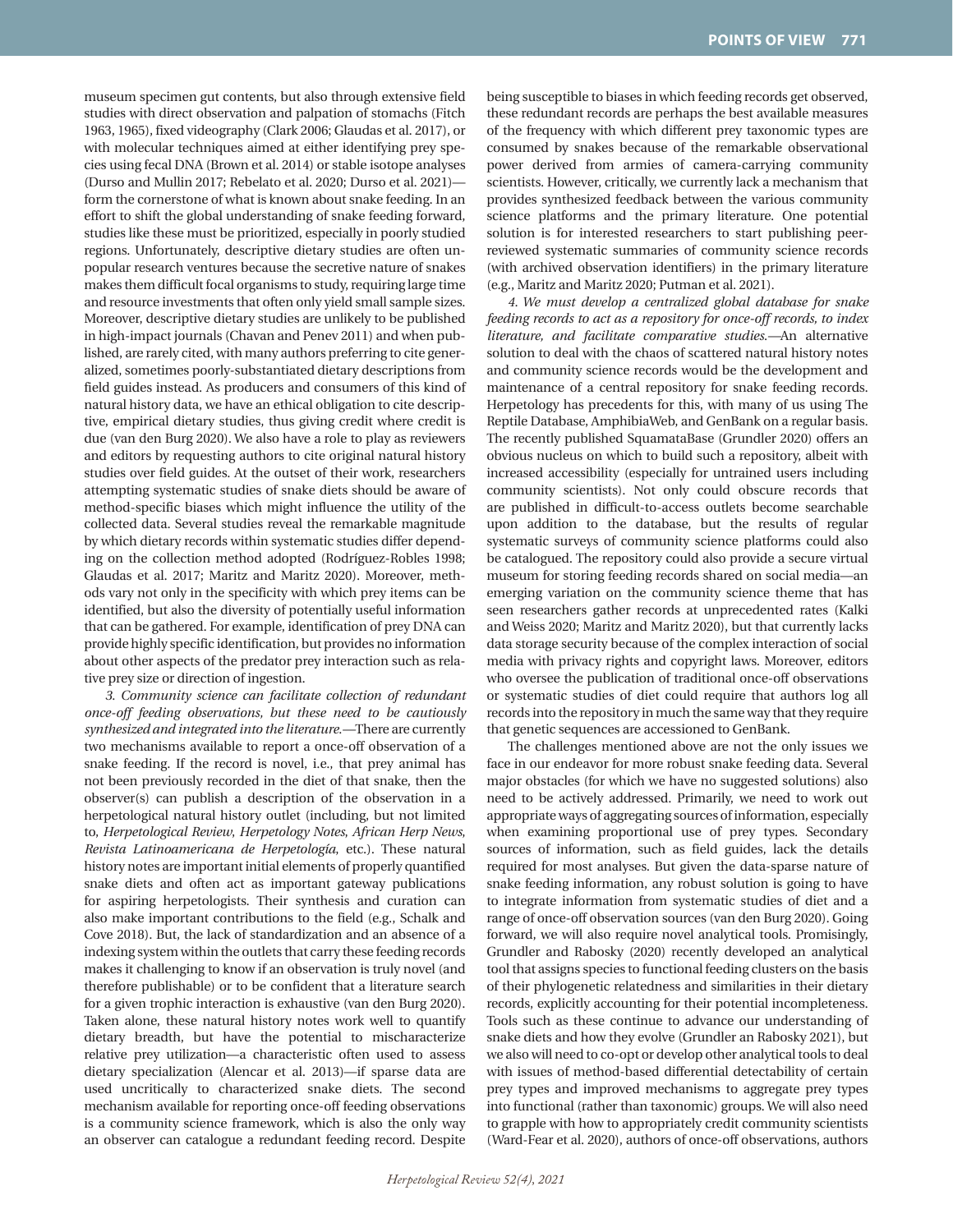of systematic and review studies (McMahan and McFarland 2021), and, ultimately, data deposited into a central repository. Finally, the threat of snake and prey systematic instability looms large. Undeniably, we need the systematics underlying our understanding of snake and prey diversity to be robust. However, the adjustment of historical feeding records in a centralized repository to reflect updated systematics will be incredibly onerous, placing even more pressure on systematists to ensure that newly published systematic arrangements are robust.

The availability of detailed dietary information for snakes globally would have a range of benefits. Because snakes are predators, feeding is central in how we view them, how they interact with their ecosystems, and how they interact with us. Despite the challenges posed by an integrative, global understanding of snake diets, a few structural changes in how we, as herpetologists, engage with snake feeding records and studies will allow us to take a large step in the right direction. Let's publish more systematic diet studies (especially for poorly known lineages and in poorly studied regions), and let's cite those studies rather than reaching for our field guides. Let's escalate the collection of once-off observations including redundant records, and let's find mechanisms for integrating syntheses of these into the primary literature. Let's actively develop and support a centralized repository for feeding records, and let's use it to explore and expand analytical tools for the robust analysis of dietary data. Murray et al. (2020) called for a better understanding of snake biology to better address the global snakebite crisis. The study of snake diets must be one of the leading avenues of research in that regard, but we need to make some important changes to how we gather and use snake feeding records to improve the contextualization of venom biochemistry. If not for that noble cause, then do it for the reason that so many of you are reading this very perspective—because the animals that we study are just plain fascinating.

*Acknowledgements.*—We acknowledge valuable contributions from L. Luiselli, C. Schalk, and an anonymous reviewer that helped to improve this manuscript.

#### LITERATURE CITED

- Alencar, L. R. V., M. P. Gaiarsa, and M. Martins. 2013. The evolution of diet and microhabitat use in pseudoboine snakes. South Am. J. Herpetol. 8:60–66.
- Barlow, A., C. E. Pook, R. A. Harrison, and W. Wüster. 2009. Coevolution of diet and prey-specific venom activity supports the role of selection in snake venom evolution. Proc. R. Soc. B Biol. Sci. 276:2443– 2449.
- Brown, D. S., K. L. Ebenezer, and W. O. C. Symondson. 2014. Molecular analysis of the diets of snakes: changes in prey exploitation during development of the rare smooth snake *Coronella austriaca*. Mol. Ecol. 23:3734–3743.
- Chavan, V., and L. Penev. 2011. The data paper: a mechanism to incentivize data publishing in biodiversity science. BMC Bioinformatics 12:S2.
- Clark, R. W. 2006. Fixed videography to study predation behavior of an ambush foraging snake, *Crotalus horridus*. Copeia 2006:181–187.
- Daltry, J. C., W. Wüster, and R. S. Thorpe. 1996. Diet and snake venom evolution. Nature 379:537–540.
- Davey, G. C. L. 1994. Self-reported fears to common indigenous animals in an adult UK population: The role of disgust sensitivity. Br. J. Psychol. 85:541–554.
- Dorcas, M. E., J. D. Willson, R. N. Reed, R. W. Snow, M. R. Rochford, M. A. Miller, W. E. Meshaka, P. T. Andreadis, F. J. Mazzotti, C. M. Romagosa, and K. M. Hart. 2012. Severe mammal declines coincide with

proliferation of invasive Burmese pythons in Everglades National Park. Proc. Natl. Acad. Sci. 109:2418–2422.

- Durso, A. M., and S. J. Mullin. 2017. Ontogenetic shifts in the diet of plains hog-nosed snakes (*Heterodon nasicus*) revealed by stable isotope analysis. Zoology 120:83–91.
- ———, L. A. Neuman-Lee, G. R. Hopkins, and E. D. Brodie. 2021. Stable isotope analysis suggests that tetrodotoxin-resistant common gartersnakes (*Thamnophis sirtalis*) rarely feed on newts in the wild. Can. J. Zool. 99:331–338.
- Fitch, H. S. 1963. Natural history of the racer *Coluber constrictor*. Univ. Kansas Publ. Mus. Nat. Hist. 15:351–468.
- ———. 1965. An ecological study of the garter snake, *Thamnophis sirtalis*. Univ. Kansas Publ. Mus. Nat. Hist. 15:493–564.
- Glaudas, X., and G. J. Alexander. 2017. A lure at both ends: aggressive visual mimicry signals and prey-specific luring behaviour in an ambush-foraging snake. Behav. Ecol. Sociobiol. 71:1–7.
- , T. C. KEARNEY, AND G. J. ALEXANDER. 2017. Museum specimens bias measures of snake diet: a case study using the ambush-foraging puff adder (*Bitis arietans*). Herpetologica 73:121–128.
- Greene, H. W. 1983. Dietary correlates of the origin and radiation of snakes. Am. Zool. 23:431–441.
- , AND G. M. BURGHARDT. 1978. Behavior and phylogeny: constriction in ancient and modern snakes. Science 200:74–77.
- Grundler, M. 2020. SquamataBase: a natural history database and R package for comparative biology of snake feeding habits. Biodivers. Data J. 8:e49943.
- Grundler, M., and D. L. Rabosky. 2020. Complex ecological phenotypes on phylogenetic trees: a Markov process model for comparative analysis of multivariate count data. Syst. Biol. 69:1200–1211.
- ———, and ———. 2021. Rapid increase in snake dietary diversity and complexity following the end-Cretaceous mass extinction. PLoS Biol. 19:e3001414.
- Gutiérrez, J. M., J. J. Calvete, A. G. Habib, R. A. Harrison, D. J. Williams, and D. A. Warrell. 2017. Snakebite envenoming. Nat. Rev. Dis. Primer 3:17063.
- Headland, T. N., and H. W. Greene. 2011. Hunter-gatherers and other primates as prey, predators, and competitors of snakes. Proc. Natl. Acad. Sci. 108:E1470–E1474.
- Holding, M. L., J. L. Strickland, R. M. Rautsaw, E. P. Hofmann, A. J. Mason, M. P. Hogan, G. S. Nystrom, S. A. Ellsworth, T. J. Colston, M. Borja, G. Castañeda-Gaytán, C. I. Grünwald, J. M. Jones, L. A. Freitas-de-Sousa, V. L. Viala, M. J. Margres, E. Hingst-Zaher, I. L. M. Junqueira-de-Azevedo, A. M. Moura-da-Silva, F. G. Grazziotin, H. L. Gibbs, D. R. Rokyta, and C. L. Parkinson. 2021. Phylogenetically diverse diets favor more complex venoms in North American pitvipers. Proc. Natl. Acad. Sci. 118:e2015579118.
- Hoso, M., T. Asami, and M. Hori. 2007. Right-handed snakes: convergent evolution of asymmetry for functional specialization. Biol. Lett. 3:169–173.
- Isbell, L. A. 2009. The Fruit, the Tree, and the Serpent: Why We See So Well. Harvard University Press, Cambridge, MA.
- KALKI, Y., AND M. WEISS. 2020. Understanding the food habits of the green vine snake (*Ahaetulla nasuta*): a crowdsourced approach. Herpetol. Notes 13:835–843.
- Kazandjian, T. D., D. Petras, S. D. Robinson, J. van Thiel, H. W. Greene, K. Arbuckle, A. Barlow, D. A. Carter, R. M. Wouters, G. Whiteley, S. C. Wagstaff, A. S. Arias, L.-O. Albulescu, A. Plettenberg Laing, C. Hall, A. Heap, S. Penrhyn-Lowe, C. V. McCabe, S. Ainsworth, R. R. da Silva, P. C. Dorrestein, M. K. Richardson, J. M. Gutiérrez, J. J. Calvete, R. A. Harrison, I. Vetter, E. A. B. Undheim, W. Wüster, and N. R. Casewell. 2021. Convergent evolution of pain-inducing defensive venom components in spitting cobras. Science 371:386–390.
- LUISELLI, L. 2006a. Broad geographic, taxonomic and ecological patterns of interpopulation variation in the dietary habits of snakes. Web Ecol. 6:2–16.
- ———. 2006b. Resource partitioning and interspecific competition in snakes: the search for general geographical and guild patterns. Oikos 114:193–211.